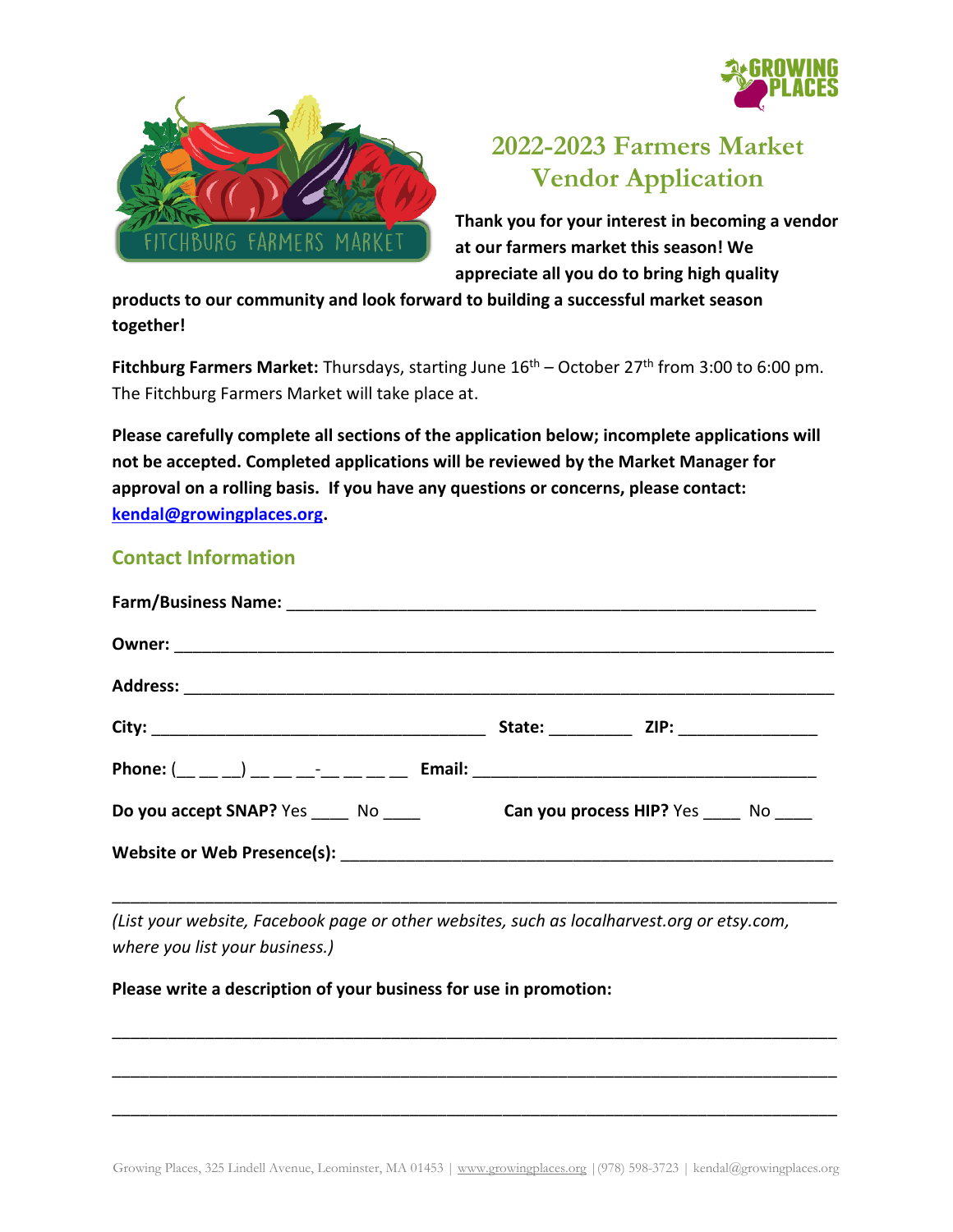

### **Inventory List**

I expect to have products to sell from: \_\_\_\_\_\_\_\_\_\_\_\_\_\_\_\_\_\_\_\_\_\_ to: \_\_\_\_\_\_\_\_\_\_\_\_\_\_\_\_\_\_\_\_\_\_  *(day/month) (day/month)* 

\_\_\_\_\_\_\_\_\_\_\_\_\_\_\_\_\_\_\_\_\_\_\_\_\_\_\_\_\_\_\_\_\_\_\_\_\_\_\_\_\_\_\_\_\_\_\_\_\_\_\_\_\_\_\_\_\_\_\_\_\_\_\_\_\_\_\_\_\_\_\_\_\_\_\_\_\_\_

\_\_\_\_\_\_\_\_\_\_\_\_\_\_\_\_\_\_\_\_\_\_\_\_\_\_\_\_\_\_\_\_\_\_\_\_\_\_\_\_\_\_\_\_\_\_\_\_\_\_\_\_\_\_\_\_\_\_\_\_\_\_\_\_\_\_\_\_\_\_\_\_\_\_\_\_\_\_

\_\_\_\_\_\_\_\_\_\_\_\_\_\_\_\_\_\_\_\_\_\_\_\_\_\_\_\_\_\_\_\_\_\_\_\_\_\_\_\_\_\_\_\_\_\_\_\_\_\_\_\_\_\_\_\_\_\_\_\_\_\_\_\_\_\_\_\_\_\_\_\_\_\_\_\_\_\_

Please write a comprehensive list of everything you would like to sell or resell at the farmers market. You will only be approved to sell the items listed here. If you anticipate additions to your product line mid-season, even if not confirmed, list them here.

Please be specific, e.g. "Gala apples," not "apples" or "handknit scarves, hats and mittens," not "fiber crafts." Thank you!

\_\_\_\_\_\_\_\_\_\_\_\_\_\_\_\_\_\_\_\_\_\_\_\_\_\_\_\_\_\_\_\_\_\_\_\_\_\_\_\_\_\_\_\_\_\_\_\_\_\_\_\_\_\_\_\_\_\_\_\_\_\_\_\_\_\_\_\_\_\_\_\_\_\_\_\_\_\_

\_\_\_\_\_\_\_\_\_\_\_\_\_\_\_\_\_\_\_\_\_\_\_\_\_\_\_\_\_\_\_\_\_\_\_\_\_\_\_\_\_\_\_\_\_\_\_\_\_\_\_\_\_\_\_\_\_\_\_\_\_\_\_\_\_\_\_\_\_\_\_\_\_\_\_\_\_\_

\_\_\_\_\_\_\_\_\_\_\_\_\_\_\_\_\_\_\_\_\_\_\_\_\_\_\_\_\_\_\_\_\_\_\_\_\_\_\_\_\_\_\_\_\_\_\_\_\_\_\_\_\_\_\_\_\_\_\_\_\_\_\_\_\_\_\_\_\_\_\_\_\_\_\_\_\_\_

\_\_\_\_\_\_\_\_\_\_\_\_\_\_\_\_\_\_\_\_\_\_\_\_\_\_\_\_\_\_\_\_\_\_\_\_\_\_\_\_\_\_\_\_\_\_\_\_\_\_\_\_\_\_\_\_\_\_\_\_\_\_\_\_\_\_\_\_\_\_\_\_\_\_\_\_\_\_

\_\_\_\_\_\_\_\_\_\_\_\_\_\_\_\_\_\_\_\_\_\_\_\_\_\_\_\_\_\_\_\_\_\_\_\_\_\_\_\_\_\_\_\_\_\_\_\_\_\_\_\_\_\_\_\_\_\_\_\_\_\_\_\_\_\_\_\_\_\_\_\_\_\_\_\_\_\_

\_\_\_\_\_\_\_\_\_\_\_\_\_\_\_\_\_\_\_\_\_\_\_\_\_\_\_\_\_\_\_\_\_\_\_\_\_\_\_\_\_\_\_\_\_\_\_\_\_\_\_\_\_\_\_\_\_\_\_\_\_\_\_\_\_\_\_\_\_\_\_\_\_\_\_\_\_\_

\_\_\_\_\_\_\_\_\_\_\_\_\_\_\_\_\_\_\_\_\_\_\_\_\_\_\_\_\_\_\_\_\_\_\_\_\_\_\_\_\_\_\_\_\_\_\_\_\_\_\_\_\_\_\_\_\_\_\_\_\_\_\_\_\_\_\_\_\_\_\_\_\_\_\_\_\_\_

\_\_\_\_\_\_\_\_\_\_\_\_\_\_\_\_\_\_\_\_\_\_\_\_\_\_\_\_\_\_\_\_\_\_\_\_\_\_\_\_\_\_\_\_\_\_\_\_\_\_\_\_\_\_\_\_\_\_\_\_\_\_\_\_\_\_\_\_\_\_\_\_\_\_\_\_\_\_

\_\_\_\_\_\_\_\_\_\_\_\_\_\_\_\_\_\_\_\_\_\_\_\_\_\_\_\_\_\_\_\_\_\_\_\_\_\_\_\_\_\_\_\_\_\_\_\_\_\_\_\_\_\_\_\_\_\_\_\_\_\_\_\_\_\_\_\_\_\_\_\_\_\_\_\_\_\_

\_\_\_\_\_\_\_\_\_\_\_\_\_\_\_\_\_\_\_\_\_\_\_\_\_\_\_\_\_\_\_\_\_\_\_\_\_\_\_\_\_\_\_\_\_\_\_\_\_\_\_\_\_\_\_\_\_\_\_\_\_\_\_\_\_\_\_\_\_\_\_\_\_\_\_\_\_\_

\_\_\_\_\_\_\_\_\_\_\_\_\_\_\_\_\_\_\_\_\_\_\_\_\_\_\_\_\_\_\_\_\_\_\_\_\_\_\_\_\_\_\_\_\_\_\_\_\_\_\_\_\_\_\_\_\_\_\_\_\_\_\_\_\_\_\_\_\_\_\_\_\_\_\_\_\_\_

#### **Payment System**

**N/A – Fitchburg Farmers Market vendor fees are paid by CDBG!**

*Note: You do need to have the necessary permits from the City of Fitchburg to vend at the Fitchburg Farmers Market which may require fees.*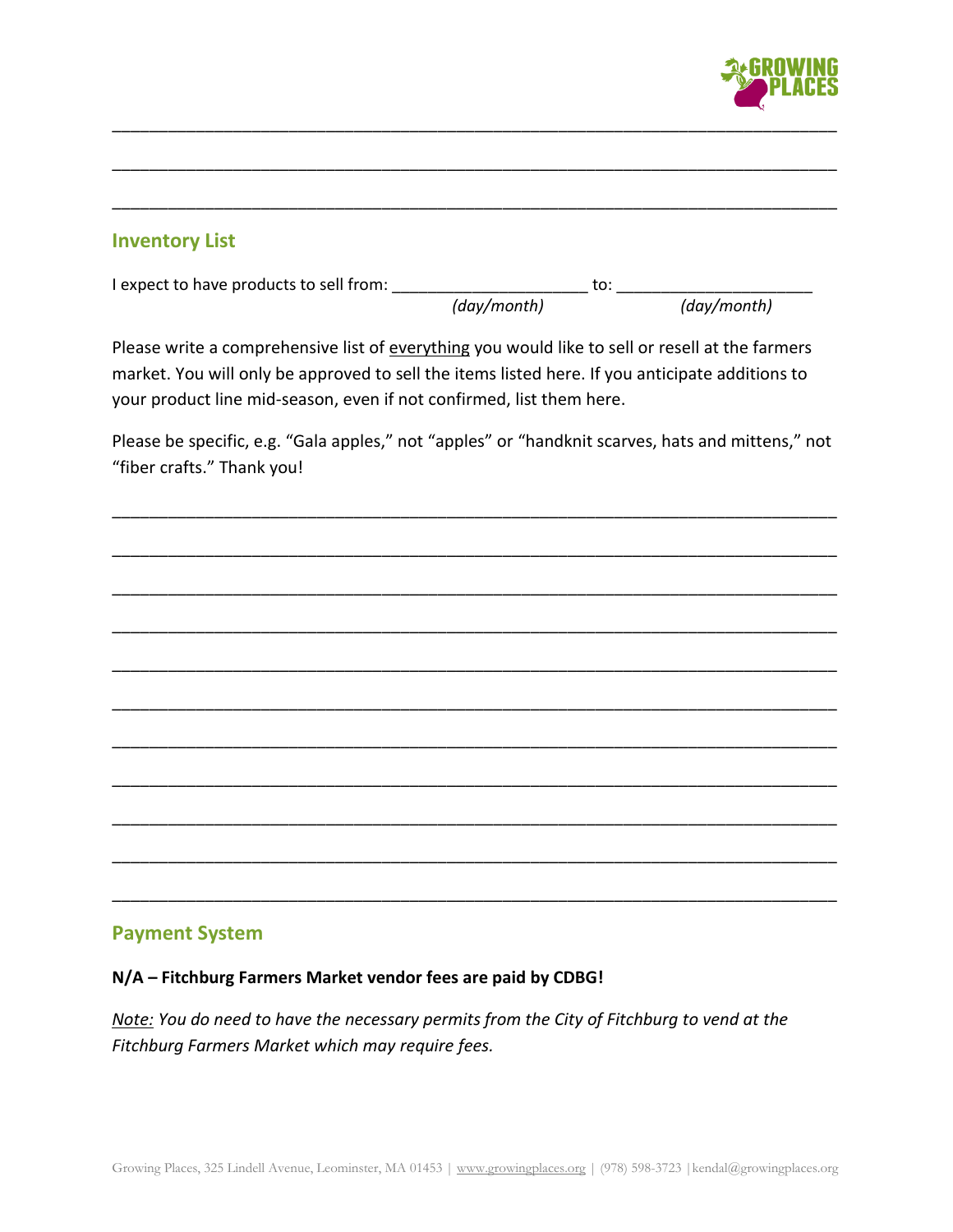

\_\_\_ **\$100** 2022 annual market membership fee

- June 2022 May 2023
- Outdoor: First Saturday of the Month 11:00 pm 2:00 pm
- Indoor: Third Thursdays of the Month 3:00 pm 5:00 pm

\_\_\_ **\$75** 2022 summer/fall outdoor market membership fee

- June 2021– October 2021
- First Saturday of the Month 12:00 pm 3:00 pm

\_\_\_ **\$50** 2022 indoor market membership fee

- November  $2022 May 2023$
- Indoor: Third Thursdays of the Month 3:00 pm 5:00 pm
- $$ 15/m$ arket x months =  $$$  (*Please complete.*)
	- Please circle months you plan to attend the market: Jun Jul Aug Sept Oct Nov Dec Jan Feb Mar April May

**PLEASE NOTE:** Participation at any market can be terminated for refusal to follow the rules of the market and the rules set forth by the governing Board of Health and the City of Fitchburg. The Board of Health governs all health and food regulations and has the final say in any disagreements regarding them.

Signed: \_\_\_\_\_\_\_\_\_\_\_\_\_\_\_\_\_\_\_\_\_\_\_\_\_\_\_\_\_\_\_\_\_\_\_\_\_\_\_\_\_\_\_\_\_ Date: \_\_\_\_\_\_\_\_\_\_\_\_\_\_\_\_\_\_\_\_

## **Return this form and your payment to: Growing Places, 325 Lindell Ave, Leominster, MA 01453 or applications can be emailed separately to: [kendal@growingplaces.org](mailto:farmers@growingplaces.org)**

\*Checks are preferred. For credit card processing, please contact us prior to submitting your application: Growing Places, phone: (978) 598-3723

## **Thank you!**

**\*Please also carefully read and sign the following page of 2022 Market Rules and Regulations.\***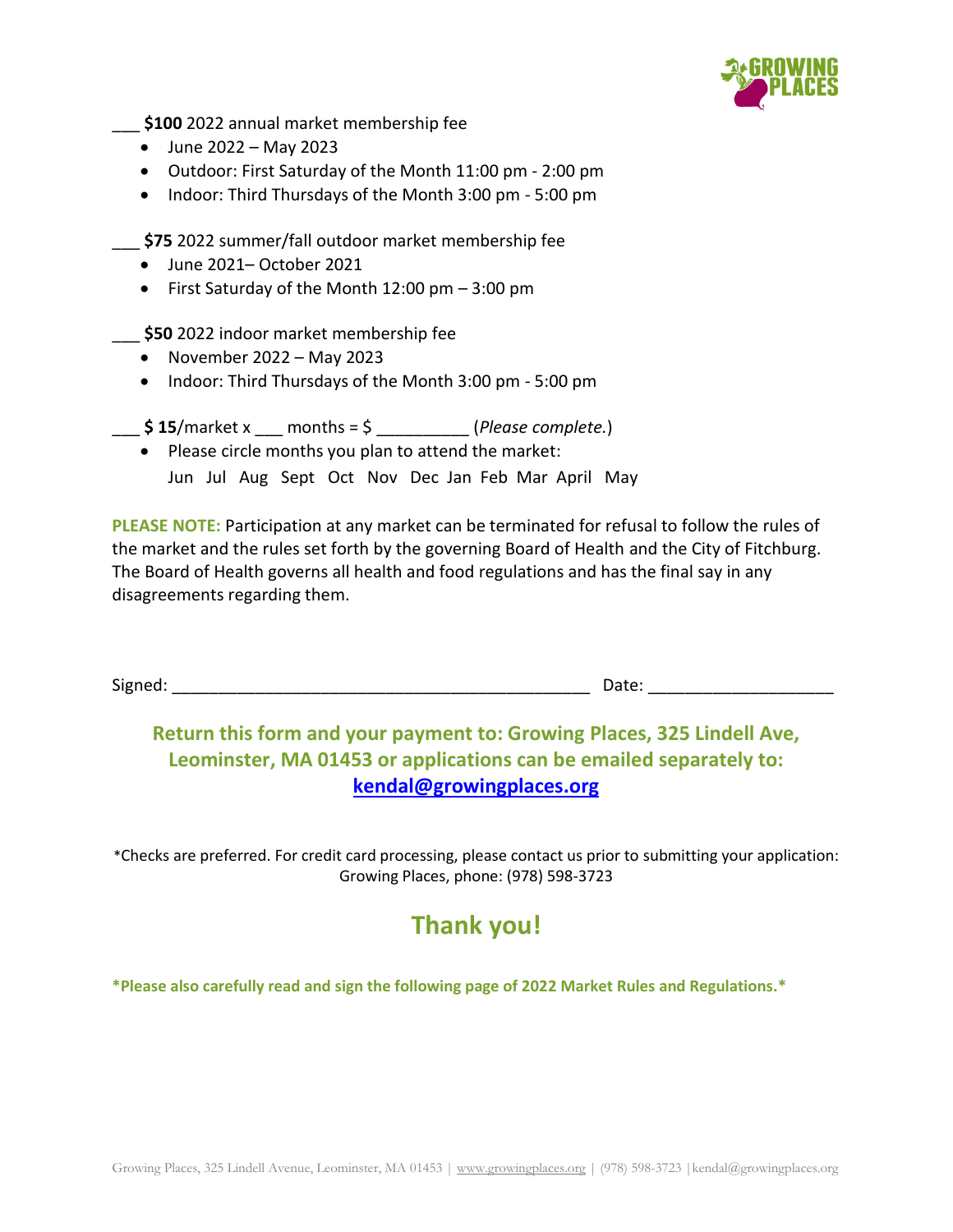

# **2022 Fitchburg Farmers Market Rules and Regulations**

- It is the responsibility of each vendor to obtain all necessary licenses and permits. [Food](http://www.ci.fitchburg.ma.us/694/Food-Inspection-Division)  [ESTABLISHMENT Permits & Inspections | Fitchburg, MA](http://www.ci.fitchburg.ma.us/694/Food-Inspection-Division)
- If applicable, a current food permit, in good standing, must be obtained prior to submitting this application. This includes all vendors looking to sell prepared, baked, canned, or 'value added' food items. Further information on this can be found at [https://www.mass.gov/doc/food-establishments](https://www.mass.gov/doc/food-establishments-at-events-and-farmers-markets-questions-and-answers-072519/download)[at-events-and-farmers-markets-questions-and-answers-072519/download](https://www.mass.gov/doc/food-establishments-at-events-and-farmers-markets-questions-and-answers-072519/download)
- All food permits (issued from another town's Board of Health or from Fitchburg Board of Health) must have a copy clearly displayed at all times during the market. A photocopy must also be provided to the Market Manager at the start of your participation in the market.
- If a food permit was issued in a city or town other than Fitchburg, please contact The City of Fitchburg's Board of Health to obtain a temporary food permit.
- Products may not be advertised as "organic" unless certified. Please refer to the following website to ensure that you meet the specific meaning of the label. [\(https://ag.umass.edu/fruit/ne-small](https://ag.umass.edu/fruit/ne-small-fruit-management-guide/general-information/organic-certification)[fruit-management-guide/general-information/organic-certification\)](https://ag.umass.edu/fruit/ne-small-fruit-management-guide/general-information/organic-certification)
- Read and understand the Massachusetts Sales Tax Laws and agree to abide by them. [\(http://www.mass.gov/dor/individuals/taxpayer-help-and-resources/tax-guides/salesuse-](http://www.mass.gov/dor/individuals/taxpayer-help-and-resources/tax-guides/salesuse-%20tax-guide.html) tax[guide.html](http://www.mass.gov/dor/individuals/taxpayer-help-and-resources/tax-guides/salesuse-%20tax-guide.html) )
- If you need to weigh any products for sale, please be advised that you must have your scale certified by Weights and Measures. Please contact your local board of health or the Fitchburg Board of Health.
- Please remember that all written materials, advertising, and social media reflects your business and the Fitchburg Farmer's Market. All materials (written or online) should be professional, respectful, and in the best interest of the Fitchburg Farmer's Market, Growing Places, and all participating vendors.
- To sell products in the City of Fitchburg you must have a Hawkers and Peddlers License. The application is available online [Forms and Applications | Fitchburg, MA.](http://www.ci.fitchburg.ma.us/643/Forms-and-Applications)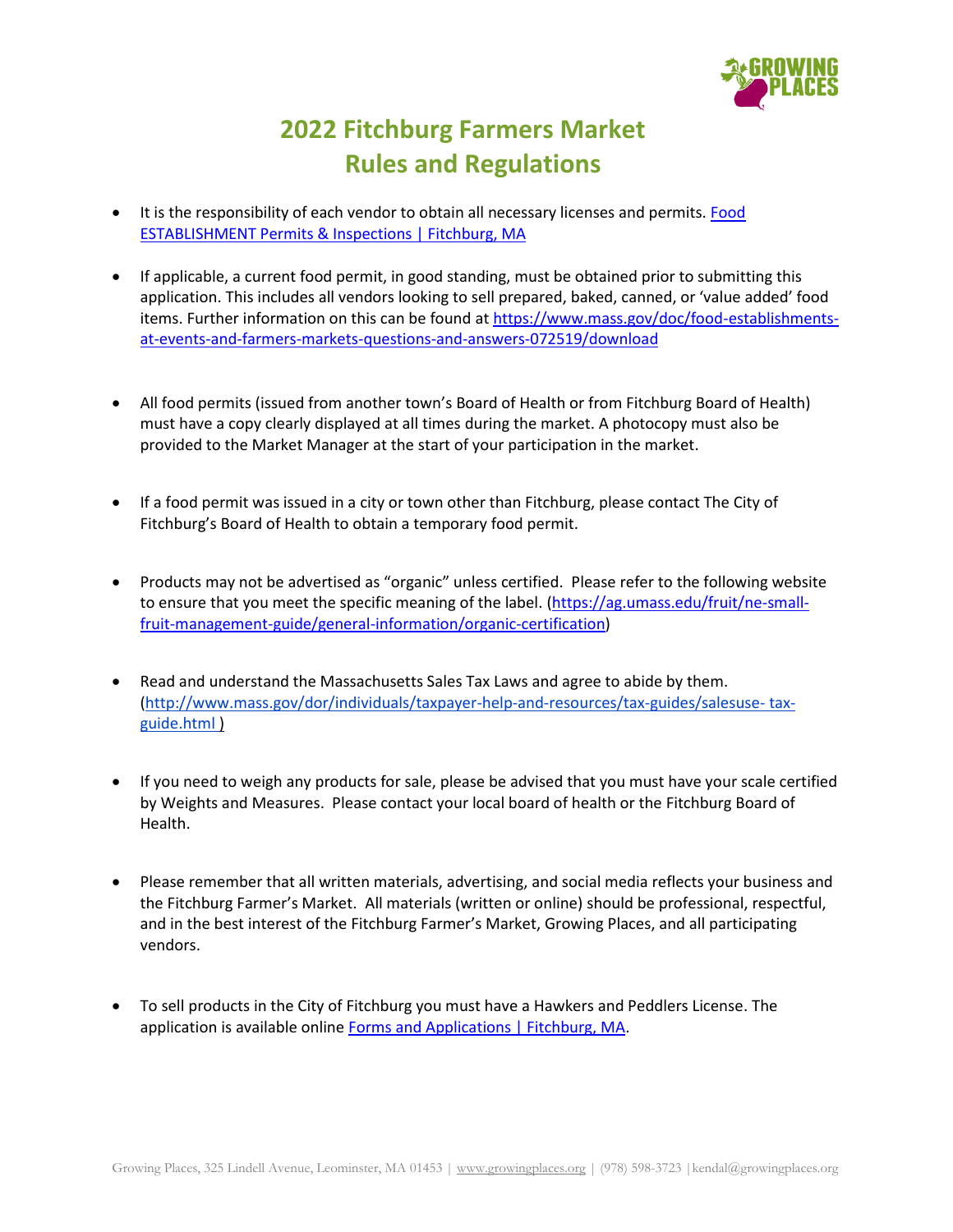

- Vendors may arrive 1 hour before opening time but may not begin sales until the market officially opens. Please do not make any sales until the market is officially open. The Market Manager reserves the right to change or modify the market times as needed.
- **Vendors must produce 75% of what they sell unless you market yourself as a local food distributor – this must be disclosed to Growing Places in this application and if approved, to all customers**. If you are reselling a product, the name of the farm or maker, town of origin of the product being resold, and the price must be clearly posted.
- **Please be sure to label all value added items with ingredient lists and any other information required by the Fitchburg Board of Health.** If you are not able to individually label, please post a sign of ingredients and allergens the items contain.
- Please come with an EZ-Up tent (no larger than 10x10), a table, your product, signage, and any items needed to make your table look clean, neat, and professional.
- Growing Places/the Market Manager may modify the Fitchburg Farmers' Market rules at any time, in compliance with the MDAR rules and regulations. Best efforts to notify all vendors will be made if any changes occur.
- In your completed application, vendors must include a product list and copy of BOH Permit issued by The Fitchburg Board of Health (if applicable) needed for the sale of any processed or baked food items.

#### **Liability Waiver**

By signing below, vendors accept full responsibility for any damage caused by the negligence or volition of the vendor, vendor family members, employees or guests during event setup, cleanup or market hours. Vendor responsibility specifically includes payment of all damages and indemnification of Growing Places Garden Project, Inc., the City, its representatives and agents from any such liability.

Growing Places Garden Project, Inc., The City and its representatives and agents shall not be responsible for, or liable to vendors, for any loss or damage that may result to vendors or vendor property, from any source or any cause whatsoever.

Growing Places Garden Project, Inc., the City, its representatives and agents make no guarantee of any sort to vendors, including guarantee of vendor profit, sales, business, promotion or advertisement opportunities.

\_\_\_\_\_\_\_\_\_\_\_\_\_\_\_\_\_\_\_\_\_\_\_\_\_\_\_\_\_\_\_\_\_\_\_\_\_\_\_\_\_\_\_\_\_\_\_\_\_\_\_\_\_\_\_\_\_\_\_\_\_\_\_\_\_\_\_\_\_\_\_\_\_\_\_\_\_\_\_\_\_\_\_\_\_

Signature Date Date